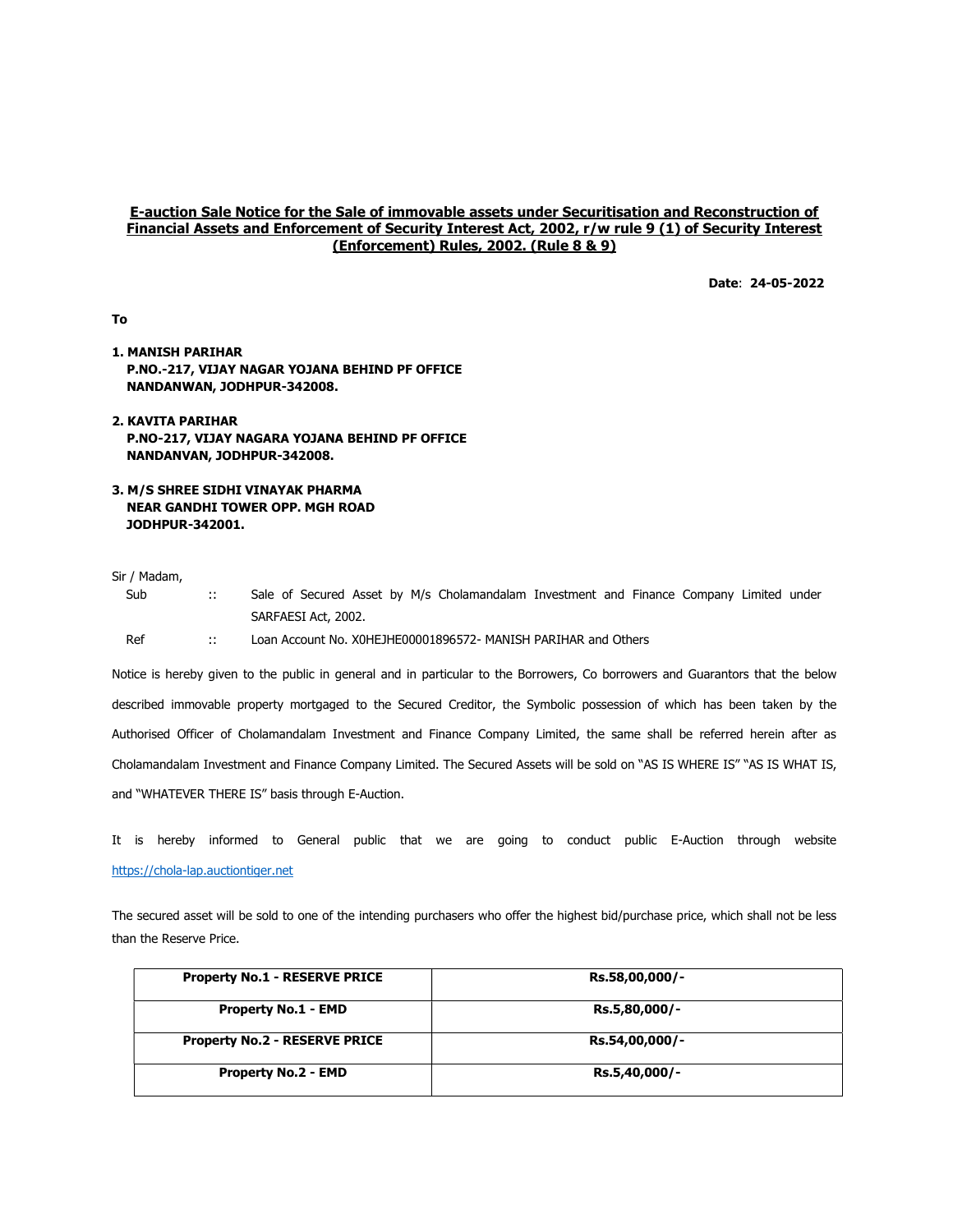| <b>E-AUCTION DATE AND TIME</b>        | 13-06-2022, 11.00 AM to 1.00 PM                    |
|---------------------------------------|----------------------------------------------------|
| <b>LAST DATE OF SUBMISSION OF EMD</b> | 08-06-2022 (up to 5.30.P.M)                        |
| <b>BID INCREMENT AMOUNT (IN RS.)</b>  | Rs. 25,000/-                                       |
| DATE OF INSPECTION OF PROPERTY        | 01-06-2022 and 03-06-2022 (10.00 A.M to 1.00. P.M) |

## DESCRIPTION OF THE IMMOVABLE PROPERTY [Secured Asset]

PROPERTY NO.-1. SITUATED AS SHOP NO.01, OPP MGH HOSPITAL, QUARTER NO.25, BLOCK NO.A, AMARANTH BUILDING,GROUND FLOOR OF SHREE SIDHI VINAYAK PHARMA DIST. JODHPUR (RAJ) ADMEASURING AREA 168.32 SQ. FEET. FOUR CORNERS OF THE SAID PROPERTY:-NORTH:-PROPERTY OF Q NO. 26,SOUTH:-PROPERTY OF SHRI ANIL JI,EAST:-RASTA-30 FEET MGH HOSPITAL TO JALORI GATE,WEST:-PROPERTY OF MANISH PARIHAR,

PROPERTY NO.-2 SITUATED AT P.NO.217 VIJAY NAGAR SCHEME "K.NO.74 VILLAGE- CHOPASANI, DIST. JODHPUR, ADMEASURING AREA 1200 SQ. FEET.FOUR CORNERS OF THE SAID PROPERTY,NORTH:-ROAD-30 FEET, SOUTH-OTHER'S LAND, EAST- PLOT NO.217-A,WEST- P NO. 216

We hereby give you notice that the aforesaid secured asset shall be sold by the undersigned if you fail to pay within 15 days from the date of service/publication of this notice, the entire outstanding loan amount aggregating to Rs.1,16,29,003.42/- (Rupees One Crore Sixteen Lakh Twenty Nine Thousand Three and Forty Two Paisa Only) as on 23-05-2022 together with further interest, penal interest, costs and charges thereon till the date of payment, as per agreed the terms and conditions mentioned in the Loan Agreement and other documents pertaining to the Loan availed by you. After expiry of 15 days, no further notice whatsoever will be given to you and the Secured Asset will be sold accordingly.

You may note that in case the Sale proceeds of such sale of the secured asset are not sufficient to cover the entire outstanding dues of the secured creditor, then you all are jointly and severally liable to pay the amount of such shortfall to the Secured Creditor.

## Terms & Conditions of E- Auction Sale: -

- 1. The auction sale will be 'Online E-Auction' Bidding through website https://sarfaesi.auctiontiger.net. on the dates as mentioned in the table above with further Extension of 5 Minutes.
- 2. The interested bidders are required to register themselves with the portal and obtain login ID and Password well in advance, which is mandatory for e-bidding, from auction service provider M/s E-Procurement Technologies Ltd. (Auction Tiger) Ahmadabad (Contact Person: Mr. Ram Sharma Cell No. 8000023297, Email : ramprasad@auctiontiger.net, Email. support@auctiontiger.net Please note that, Prospective bidders may avail online training on e-auction from their registered mobile number only.
- **3.** The intending purchaser/bidder is required to submit amount of the Earnest Money Deposit (EMD) by way of Demand Draft/PAY ORDER drawn on any nationalized or scheduled Commercial Bank in favor of "Cholamandalam Investment and Finance Company Limited" payable at Chennai and register their name at https://chola-lap.auctiontiger.net and get user ID and password free of cost and get training on e-Auction from the service provider. After their Registration on the web-site, the intending purchaser/bidder is required to get the copies of the following documents submit {1. Copy of the DD copy/ Pay order; 2.Copy of PAN card and 3.Copy of proof of address (Passport, Driving License, Voter's I-Card or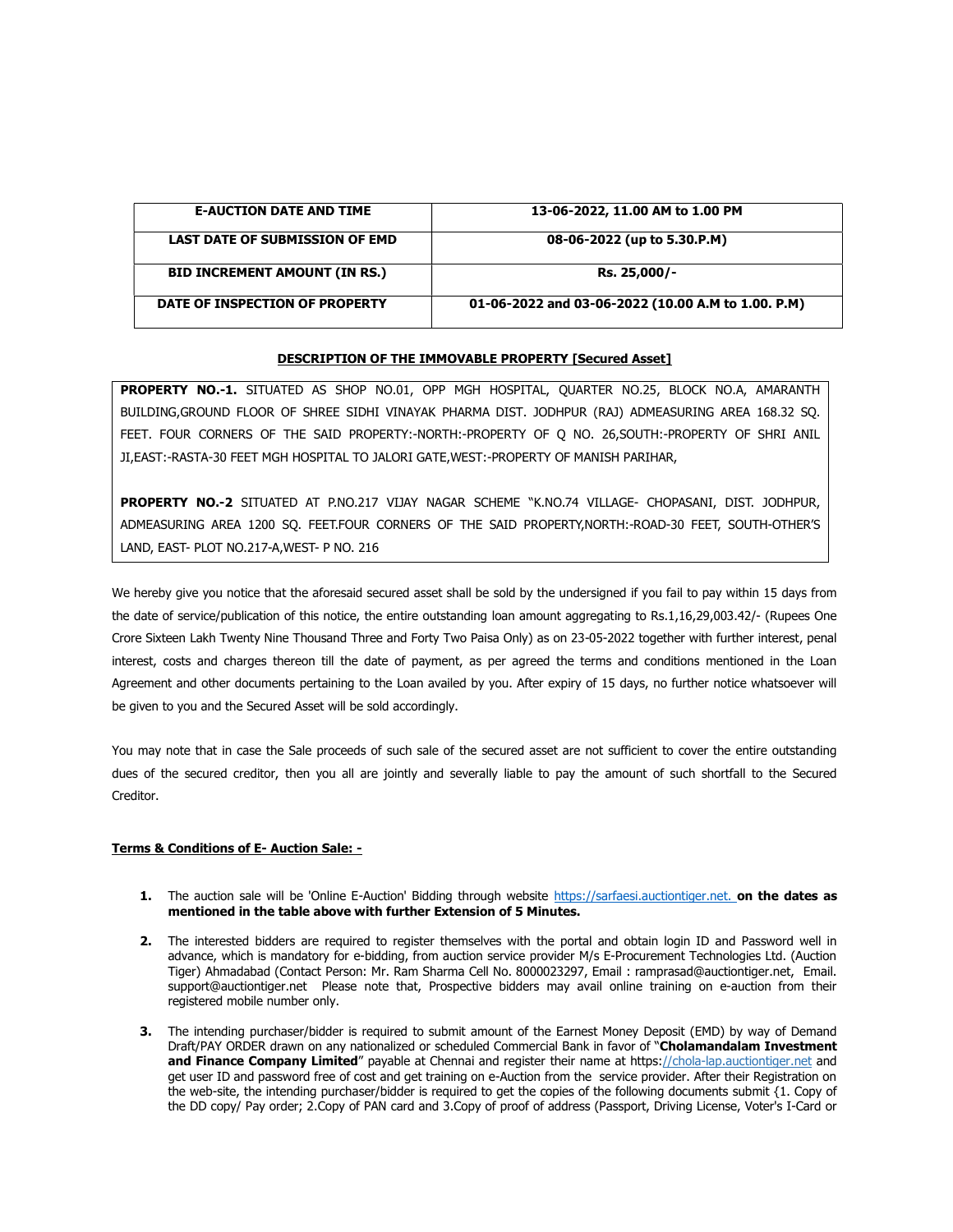Aadhar Card, Ration Card, Electricity Bill, Telephone Bill, Registered Leave License Agreement)} by the last date of submission of the EMD(s) as mentioned in the sale notice and also submit hardcopy thereof at the Branch mentioned hereinabove.

- 4. Bid must be accompanied with EMD (Equivalent to 10% of the Reserve Price) by way of Demand Draft/ Pay order in favour of "Cholamandalam Investment and Finance Company Limited" payable AT Chennai.
- 5. Bids that are not filled up or Bids received beyond last date will be considered as invalid Bid and shall be summarily rejected. No interest shall be paid on the EMD. Once the bid is submitted by the Bidder, same cannot be withdrawn. However, EMD deposited by the unsuccessful bidder shall be refunded without interest.
- 6. The bid price to be submitted shall be above the Reserve Price along with increment value of Rs.25,000/- and the bidder shall further improve their offer in multiple of Rs.25,000/-. The property shall not be sold below the Reserve Price set by the Authorized Officer.
- 7. The successful bidder is required to deposit 25% of the sale price (inclusive of EMD) immediately but not later than next working day by Demand Draft drawn in favour of "Cholamandalam Investment and Finance Company Limited" payable AT Chennai and the balance amount of sale price shall be paid by the successful bidder within 15 days from the date of confirmation of sale by the Company. The EMD as well as Sale Price paid by the interested bidders shall carry no interest. The deposit of EMD or 10% of sale price, whatever may be the case shall be forfeited by the Company, if the successful bidder fails to adhere to terms of sale or commits any default.
- 8. On compliance of terms of Sale, Authorised officer shall issue "Sale Certificate" in favour of highest bidder. All the expenses related to stamp duty, registration charges, conveyance, TDS etc. to be borne by the purchaser.
- 9. Company does not take any responsibility to procure permission / NOC from any authority or under any other law in force in respect of property offered or any other dues i.e., outstanding water/electricity dues, property tax or other charges, if any.
- 10. The successful bidder shall bear all expenses including pending dues of any Development Authority, if any/ taxes/ utility bills etc. to the Municipal Corporation or any other authority/ agency and fees payable for stamp duty /registration fees etc. for registration of the Sale Certificate.
- 11. The Authorised Officer reserves the absolute right and discretion to accept or reject any or all the offers/bids or adjourn/cancel the sale without assigning any reason or modify any terms of sale without any prior notice. The immovable property shall be sold to the highest bidder. However, the Authorised Officer reserves the absolute discretion to allow inter-se bidding, if deemed necessary.
- 12. To the best of its knowledge and information, the Company is not aware of any encumbrances on the property to be sold except of the Company. However, interested bidders should make their own assessment of the property to their satisfaction. The Company does not in any way guarantee or makes any representation with regard to the fitness/title of the aforesaid property. For any other information, the Authorised Officer shall not be held responsible for any charge, lien, encumbrances, property tax or any other dues to the Government or anybody in respect of the aforesaid property.
- 13. Further interest will be charged as applicable, as per the loan documents on the amount outstanding in the notice and incidental expenses, costs, etc. is due and payable till its actual realization.
- 14. The notice is hereby given to the Borrower(s) / Mortgagor(s) to remain present personally at the time of sale and they can bring the intending buyer/purchasers for purchasing the immoveable property as described hereinabove, as per the particulars of the Terms and conditions of sale.
- 15. Online E-auction participation is mandatory in the auction process by making application in prescribed format which is available along-with the offer/tender document on the website. Bidders are advised to go through the website https://chola-lap.auctiontiger.net for detailed terms and conditions of auction sale before submitting their bids and taking part in e-auction sale proceedings. Online bidding will take place at web-site of organization as mentioned hereinabove, and shall be subject to the terms and conditions contained in the tender document. The Tender Document and detailed Terms and Conditions for the Auction may be downloaded from the website https://chola-lap.auctiontiger.net or the